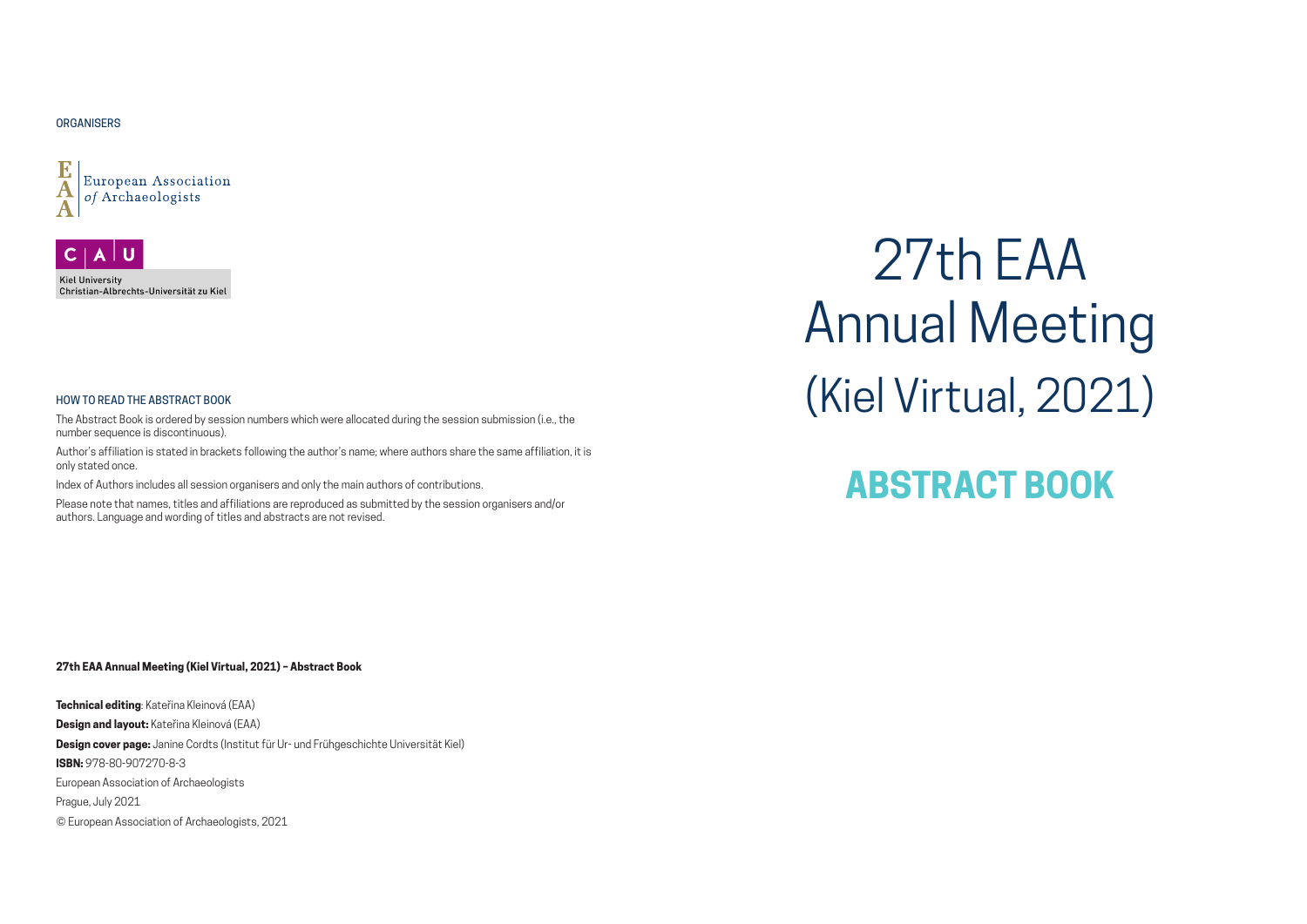#### **144 THE EVER CHANGING COAST: INTERACTIONS OF PEOPLE, LANDSCAPES AND ENVIRONMENT ALONG EUROPE'S SEAS IN HIGH-RESOLUTION**

**Theme:** 1. Widening horizons through human-environment interconnections

**Organisers:** Kristiansen, Søren (Department of Geoscience, Aarhus University; Center of Urban Network Evolution - UrbNet, Aarhus University) - Stamness, Arne (Norwegian University of Science and Technology The NTNU University Museum Department of Archaeology and Cultural History) - Verhegge, Jeroen (Department of Archaeology, Ghent University)

#### **Format:** Regular session

Our ability to understand human development along the coastlines of Europe is dramatically improving, both above and below the present sea level. Recent advances are based on improved understanding of past climate change, extreme events, biosphere interactions, and include precise records of sea-level variation since the last glacial period. These fast-developing records of key components of the Earth system have huge potential for improving our understanding of gradual changes, abrupt shifts and resilience in coastal societies from local to continental scales.

In this session, we invite contributions focusing on human-environment interactions along the changing shores of Europe's seas and lakes. Archaeological periods can range from Paleolithic to Modern, while scales can range from single site investigations to regional and continent-wide studies. Both marine-based and on-shore studies are welcomed.

Of particular interest are studies of coastal landscapes and archaeology using one or a combination of methods to investigate the human-environment interconnections. Examples are high-definition dating (radiocarbon, optically stimulated luminescence (OSL), geo-archaeology (coring, soil science, sedimentology), archaeological databases, geophysical mapping both on-shore and off shore (seismic, GPR, magnetic and electrical methods), and upscaling these using paleo-landscape modelling and remote sensing (lidar, aerial photography, optical and radar satellite data) approaches. Invited archaeological investigations can be both above and below the present sea level as long as they provide new knowledge of relevance for both the environment and humans living along the ever changing coasts of Europe.

#### ABSTRACTS:

#### 1 LINDISFARNE LANDSCAPES: GEOARCHAEOLOGICAL APPROACHES TO HUMAN-ENVIRONMENT INTERACTIONS ON HOLY ISLAND (NORTHUMBERLAND, UNITED KINGDOM)

**Abstract author(s):** Kahlenberg, Raphael - Andrieux, Eric - Bailiff, Ian (Department of Archaeology, Durham University) - Lloyd, Jeremy (Department of Geography, Durham University) - Shillito, Lisa-Marie (School of History, Classics and Archaeology, Newcastle University) - Milek, Karen (Department of Archaeology, Durham University)

#### **Abstract format:** Oral

The Holy Island of Lindisfarne is a small tidal island in North-East England and is well-known as the scene of one of the first Viking raids on the British Isles in 793 AD. It had an eventful history, both in terms of cultural changes and landscape evolution. During the periods that are best attested in the archaeological and historical records, from the Anglo-Saxon period (5th to 11th centuries AD) onwards, it has seen phases of high religious and economic importance but also temporary abandonment. At the same time, profound changes in vegetation, land use and dune formation took place. While these developments are well-studied in the north of Lindisfarne around the Anglo-Saxon Period settlement of Green Shiel, little paleoenvironmental data is available for the rest of the island, including the parts immediately adjacent to the presumed location of the early medieval priory, the village and the castle.

This paper presents the first results of an interdisciplinary study combining geophysical prospection (electrical resistivity tomography and ground-penetrating radar), coring and multi-proxy analysis of palaeosols and sediments, including phytolith and foraminifera analyses. It is likely that medieval soils are preserved at various locations across the island, sealed by layers of aeolian sand which accumulated during the Little Ice Age (16th-19th centuries AD) and reach a thickness of up to 40 cm. Peaty deposits below these palaeosols suggest a transition from a wetland environment to drier conditions. This observation raises the question of whether parts of coastal wetlands on Lindisfarne have been actively reclaimed under monastic control in (early) medieval times. If this dating and the anthropogenic character of the processes can be confirmed, our study will shed new light on how Lindisfarne's landscapes have been used, transformed and perceived while the island was home to one of England's most influential monasteries.

#### 2 LUMPS AND BUMPS! RECONSTRUCTING A BURIED LANDSCAPE USING LEGACY DATA AT TRONDHEIM, NORWAY

**Abstract author(s):** Cadamarteri, Julian (NIKU - Norwegian Institute for Cultural Heritage Research)

#### **Abstract format:** Oral

The medieval city of Trondheim, Norway is situated on a river bend promontory in the delta eastuary of the river Nid in the middle of Norway. The river and the promontory created an ideal harbour in the Viking and medieval era. Situated in a river delta means that the landscape is shaped by the river, erosion and landslides in the river valley as well as the sea and isostatic sea level change. The medieval city centre is today a seemingly flat level area, today's topography reflects 1000 years of levelling and infilling masking the natural landscape underlying the urban area. Since the early 70s data on the height of the natural subsoil have been regularly documented in connection with archaeological excavations in the city centre. Leading to a database of over 1500 measurements. Converting the data to xyz coordinates makes it possible to build an GIS terrain model of the delta landscape through interpolation. The natural landscape lies underneath up to 5 m of cultural layers and the terrain model makes it possible to understand the original landscape which the earliest human occupation took place in and the landscape the city was founded in during the viking age. The model also enables a new understanding of medieval use of the promontory and the medieval town plan in relation to the landscape, hydrology and vegetation. The model shows that the human occupation up through the iron and medieval age adapted to the landscape in a greater degree than earlier appreciated.

### 3 LARGE-SCALE POST-BATTLE TREATMENT OF DEAD IRON AGE WARRIORS IN DENMARK: COASTAL, SETTLE AND LAND-USE CHANGES

#### **Abstract author(s):** Hertz, Ejvind (Museum Skanderborg) - Munch Kristiansen, Søren (Geoscience, Aarhus University) **Abstract format:** Oral

Coasts along the sea have always attracted people but also the coasts of lakes have been attractive. Just after the birth of Christ a large scale battle took place in East Jutland, Denmark after which thousands of human bones was deposited along the coast of a small lake, present-day Alken Enge, next to larger Lake Mossø as evidence the post war aftermath. Here a sandy coastal spit system evolved in the centuries before the birth of Christ and was around the bone sacrifice at the first half of the first century AD a very prominent in-land shallow, calm water with sandy beaches cut by a small steam with deeper water. These special landscape elements are probably the reason why the sacrifice was performed right here in Alken Enge. The traces on-site are especially indicators to new rituals of sacrifice of minimum 380 individuals, while as example, pollen studied indicates that the post-battle land-use rapidly transformed from grazing and farming into forest after the deposition of the dead warriors. In a regional perspective, conflict related sacrifices continue from 200 to 450 AD in another small lake upstream in the Illerup valley, now with a focus on the weapons and warrior's personal equipment. These rich weapon sacrifices in the small lake, with no clear evidence of white beaches, have their example in the way the Romans treated equipment from conquered armies, but with a special variant with sacrifices in lakes in Southern Scandinavia. Throughout an approximately 500-years period following the sacrifice at Alken Enge the Illerup Valley have in the local communities collective memory hence been perceived as a "Sacred Valley" to which was brought large and significant sacrifice to the gods while, at the same time, the land-use was extensified and the near settlement structure seems to disappear.

### 4 NIDA COASTAL SITE IN AEOLIAN ENVIRONMENT. NEW RADIOCARBON AND ANTHRACOLOGICAL DATA FOR CHRONOLOGICAL REINTERPRETATION AND ENVIRONMENTAL RECONSTRUCTION

**Abstract author(s):** Pilkauskas, Mindaugas (Lithuanian Institute of History) - Peseckas, Kęstutis (Nature Research Center) **Abstract format:** Oral

Investigations at Nida Stone Age settlement on southwestern coast of the Baltic Sea counts almost two centuries. During this long research period the knowledge about the site changed with new data available. Extensive radiocarbon dating indicates that it has been inhabited during the period of 3500 – 2500 cal BC. This period can be divided into Subneolithic and Neolithic epochs, represented by shell tempered and mineral/grog tempered pottery respectively. The site is situated at the Curonian Spit a narrow peninsula (0.5 – 5 km width) which separates Baltic Sea from the Curonian Lagoon and is composed mainly from aeolian sand. Currently, Nida Stone Age site is further away from the sea or lagoon shores, but the latest research which included intensive boring, GPR profiling and stratigraphy analysis lets us to draw a conclusion that during Subneolithic and Neolithic the site was on the shore of Curonian Lagoon.

Excavations were renewed in 2020. Aims of the latest research at the site were firstly to gather samples from stratified layers for age modelling and secondly to collect direct data on site paleoecology. A large collection of wood charcoals was obtained by handpicking during excavations and from soil samples using floatation method. Anthracological analysis was carried out to determine the best samples for radiocarbon dating and to reconstruct past woodland composition.

The results from the latest research lets us cautiously reinterpret the previous notions of chronology and environment. New radiocarbon dates indicate different chronological view and together with freshwater reservoir age correction narrows down the Neolithic period of Nida settlement and distinguishes it from Subneolithic. Analysis of charcoals from cultural layer indicates different environment than previously thought with higher than expected percentage (>50 %) of deciduous broad-leaf trees (Quercus, Alnus, Acer, Corylus).

### 5 INVESTIGATING HUMAN-ENVIRONMENT INTERACTIONS USING ARCHAEOLOGICAL SHELL PROXIES: THE CASE OF THE FRANCHTHI CAVE AND ITS SUBMERGED NEOLITHIC SETTLEMENT

**Abstract author(s):** Theodoraki, Danai (Römisch Germanisches Zentralmuseum - RGZM) **Abstract format:** Oral

The molluscan record can provide significant evidence on prehistoric human-environment interactions, as the coastal foraging and early farming communities were closely connected with the immediate marine environment. Broad-scale paleoenvironmental and climate proxies have been widely used when addressing the subject of the liminal phase of the late Mesolithic towards the Early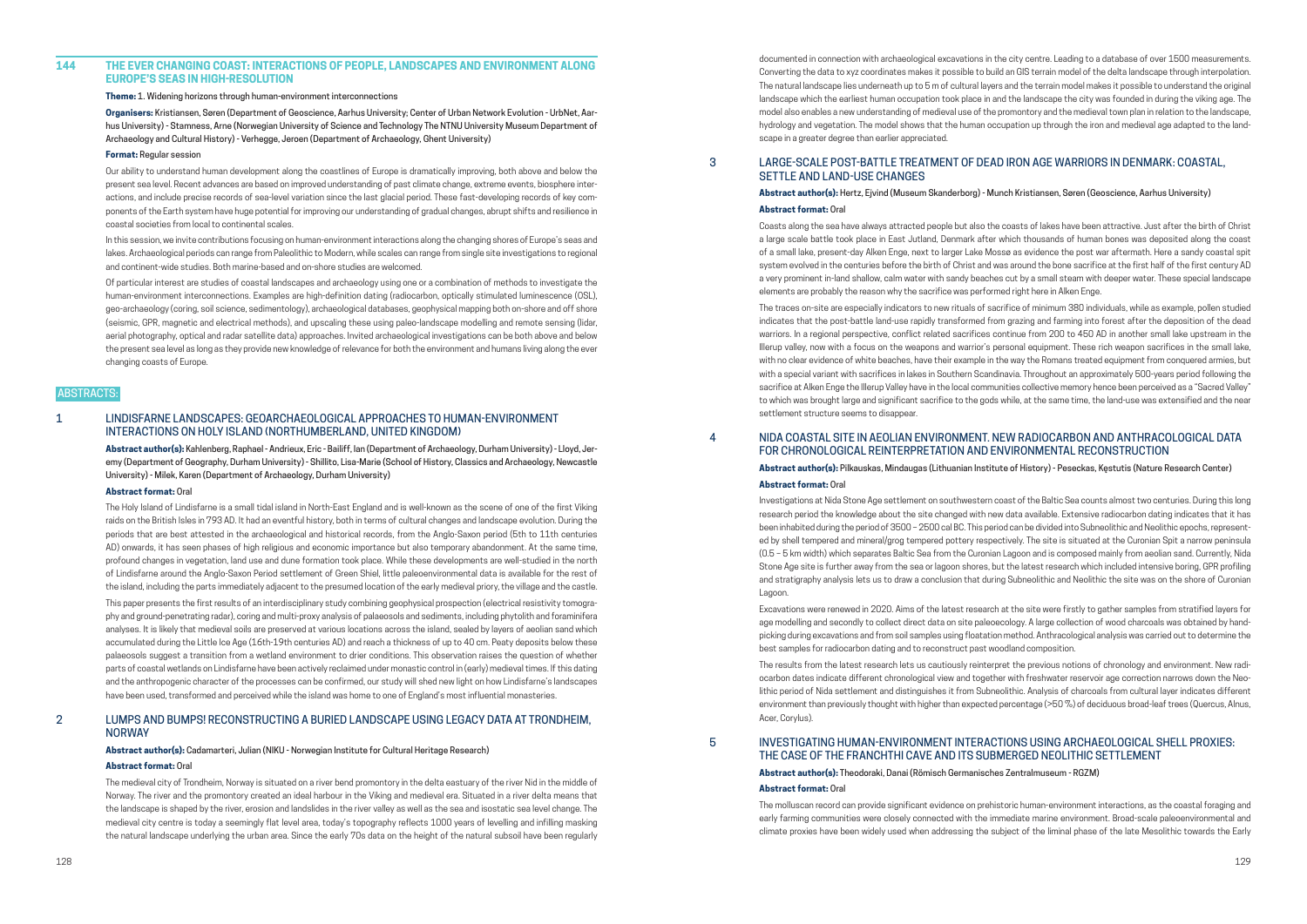Neolithic period. However, the shell record is able to contribute valuable site-specific evidence when employed as a paleoclimatic and seasonality proxy in order to investigate long-term trends and extreme short-term paleoclimatic events. This presentation is part of a PhD project that intends to examine the ways in which the inhabitants of prehistoric coastal sites in the Mediterranean that bear witness to this transition, such as the site of Franchthi in the Argolid in Greece, were affected by fluctuations in the local paleoenvironmental conditions and sea-level change in terms of subsistence and social practices using the archaeological shell record and inherent high-resolution paleoenvironmental datasets. Thus, environmental variability of the Mesolithic/Neolithic interface will be employed to illuminate important aspects of the coastal communities, while considering different scales of spatial and temporal analysis. Overall, the environmental proxy data of this on-going study have the potential of providing important information on the submerged agricultural landscape of the site.

#### 6 THE MARINE PREHISTORY SAMPLER (MPS), SEARCHING FLINTS IN MOST UNREACHABLE AREA'S

**Abstract author(s):** Muller, Axel - Waldus, Wouter (ADC archeoprojecten) - Smit, Bjørn (Cultural Heritage Agency)

#### **Abstract format:** Oral

Collecting data about prehistoric occupation from submerged landscapes is common practice in Dutch archaeology. Especially in the west of the country, there are many examples of surveys in drowned landscapes, in areas that are reclaimed (polders). The last decennia, progress has been made in methods and practices for detecting late Pleistocene and early Holocene sites.

Fieldwork in areas that are still open water is very rare. But recent sand and gravel extraction and a commission from the Cultural heritage Agency of the Netherlands gave an opportunity to search for solutions or to improve existing methods and practices. In recent years there have been archaeological surveys of submerged landscapes in one of the large lakes of central Netherlands (Markermeer). In collaboration with important stakeholders, like the Cultural Heritage Agency of the Netherlands, a new sampling technic was developed for sampling areas of a submerged landscapes underwater. Due to this project progression was made in the practical challenge of collecting artefacts from a difficult to reach place (underwater submerged and covered prehistoric landcape), but also in the process of assessment and evaluation of survey data to get a better view of occupation and land use in submerged landscapes. Combined geoarchaeological research and newly developed large sampling methods results in mapping Mesolithic sites in, until recently, unreachable places.

In this presentation we want to show how the MPS was used to detect Mesolithic sites and discuss possibilities and limitations for use in other enviornments.

#### 7 WASHED AWAY – THE IMPACT OF STORMS DURING THE LATE LITTORINA TRANSGRESSION PHASE ON PALAEOTOPOGRAPHY AND ARCHAEOLOGICAL SITES

**Abstract author(s):** Enzmann, Jonas (Lower Saxony Insitute for Historical Coastal Research)

#### **Abstract format:** Oral

It is known that storms could have a massive impact on the formation of coastal landscapes. Nevertheless, their remains are not often discussed in the archaeological community so far. Most sites from the Mesolithic period that are described well, show more or less undisturbed or fluvial influenced waste-layers in ancient shallow waters. At the site Strande LA 163 in the Baltic Sea near Kiel, Northern Germany the opportunity arose to study how archaeological material and palaeotopography is impacted by heavy storms. The site was discovered in 2011 nowadays at 6 m water-depth around 1 km in front of the modern coast. A first excavation campaign in 2012 and a survey in 2014 on the site dating to the aceramic phase of the Ertebølle-Culture had very promising results, which led to the current project. Under the title: "Subsistence strategies, settlement structure and communication during the terminal Mesolithic exemplified by a submarine micro-region in the Bay of Kiel" the German Research Foundation (DFG) granted a three years project to the Lower Saxony Institute for Historical Coastal Research (NIhK).

In four diving campaigns excavation, coring and geophysical data could be obtained and merged through a special measurement system that delivered a rarely achieved precision in underwater archaeology. On that basis C-14 dating, pollen analysis, find compositions and the progression of layers through different datasets could be discussed in detail. In the end it was possible to describe a site formation process in which sediments and finds from around 5300-5000 BCE were deposited in a depression around 5000- 4800 BCE. Most likely a second eroded settlement phase after the storm event could be verified by few finds in the modern-day sand layer.

#### 8 MAPPING THE CHANGING COASTLINE OF THE SWEDISH VIKING AGE SITE OF BIRKA THROUGH HIGH-RESOLUTION ARCHAEOLOGICAL PROSPECTION

**Abstract author(s):** Trinks, Immo (Vienna Institute for Archaeological Science, University of Vienna; Ludwig Boltzmann Institute for Archaeological Prospection and Virtual Archaeology, Vienna) - Wallner, Mario (Ludwig Boltzmann Institute for Archaeological Prospection and Virtual Archaeology, Vienna) - Nau, Erich (Norsk institutt for kulturminneforskning, Oslo) - Löcker, Klaus (Ludwig Boltzmann Institute for Archaeological Prospection and Virtual Archaeology, Vienna; Zentralanstalt für Meteorologie und Geodynamik, Vienna) - Doneus, Michael (Department of Prehistory and Historical Archaeology, University of Vienna; Ludwig Boltzmann Institute for Archaeological Prospection and Virtual Archaeology, Vienna) - Gabler, Manuel (Norsk institutt for kulturminneforskning, Oslo) - Hinterleitner, Alois (Ludwig Boltzmann Institute for Archaeological Prospection and Virtual Archaeology, Vienna; Zentralanstalt für Meteorologie und Geodynamik, Vienna) - Verhoeven, Geert - Klimczyk–Lugmayr, Agata (Ludwig Boltzmann Institute for Archaeological Prospection and Virtual Archaeology, Vienna) - Neubauer, Wolfgang (Ludwig Boltzmann Institute for Archaeological Prospection and Virtual Archaeology, Vienna; Vienna Institute for Archaeological Science, University of Vienna)

#### **Abstract format:** Oral

#### Background and Aim:

The UNESCO World Heritage Site Birka and Hovgården is located on the neighbouring islands of Björkö and Adelsö in Lake Mälaren, Sweden. Due to post-glacial rebound, the land has risen by up to six metres over the past 1,200 years, causing substantial changes to the coastline. A comprehensive archaeological prospection case study aims to explore the site to reveal buried settlement remains and Viking Age burials in unprecedented imaging resolution, while at the same time testing and advancing archaeological prospection techniques.

#### Material and Methods:

Remote sensing in form of aerial photography and airborne laser scanning as well as ground based non-invasive near-surface geophysical prospection methods have been adapted and utilised to collect extensive high-resolution datasets for archaeological prospection. A dedicated LiDAR survey was flown using a Riegl LMS-Q680i full-waveform laser scanner mounted in a Cessna 182 light airplane. The scanner acquired in average 12 points per square metre with up to 20mm ranging accuracy. Efficient motorised, ground-penetrating radar measurements were conducted with a motorised 16-channel 400 MHz MALÅ Imaging Radar Array on the ground. The collected datasets were integrated and analysed in a GIS using a specially developed toolbox. Results:

A highly detailed digital terrain model has been generated from the LiDAR data after removal of vegetation and modern constructions using the SCOP++ software package (TU Wien). Topographically corrected georadar depth-slices have been computed to map and image the subsurface in-depth. The post-glacial uplift of the land has been reconstructed using both the digital terrain model as well as the subsurface information derived from georadar measurements. Conclusions:

The large-scale archaeological prospection approach revealed not only numerous buried archaeological remains and permitted the mapping of the topography of the World Heritage Site in unprecedented resolution, but provided detailed information on the changing shoreline and corresponding human-environment interactions.

#### 9 DETECTION, VISUALIZATION AND ANALYSIS OF PALAEO-BEACHES FOR HIGH-RESOLUTION CHRONOLOGICAL AND SPATIAL ARCHAEOLOGICAL INVESTIGATIONS – GEOPHYSICAL CASE STUDIES FROM NORWAY

#### **Abstract author(s):** Stamnes, Arne (NTNU University Museum, Department of Archaeology and Cultural History) - Kristiansen,

Søren (Departmend of Geoscience, Aarhus University)

#### **Abstract format:** Oral

A combined landscape- and geoarchaeological approach has great potential for illuminating the interaction between land-water divides and for landscape reconstruction. Such "landscape gradients" where elements meet were often preferred locations for settlement and human activity globally. In addition to the archaeological information, large scale, high-resolution geophysical surveys have tremendous potential as a source of paleoenvironmental information by detecting former beach ridges, palaeochannel systems, palaeotopography and geomorphological processes, as well as providing information on relative chronology of archaeological observations and landscape changes.

The study of beach ridges, in particular, has the potential to provide additional information on relative landscape chronology and be used to create new relative sea-level curves, but often relies on singular ground-penetrating radar (GPR) sections and or visible beach ridges, sometimes detected by Lidar-analysis. Large scale, high-resolution geophysical survey examples demonstrate how a much more detailed impression of the temporal landscape development is achievable. Such high-resolution in 3D from the combined surface and subsurface investigations have to a large degree not been utilised for paleoenvironmental and -landscape mapping, as the survey parameters are often targeted to much larger scale but at a considerably lower resolution. A GPR approach, combined with terrain models derived from Lidar-data, provides new information on landscape developments. Therefore, it is applicable to study sites from all archaeological time periods and may be especially useful for lake and sea coastal areas next to or below the ice shields of the Last Ice Age.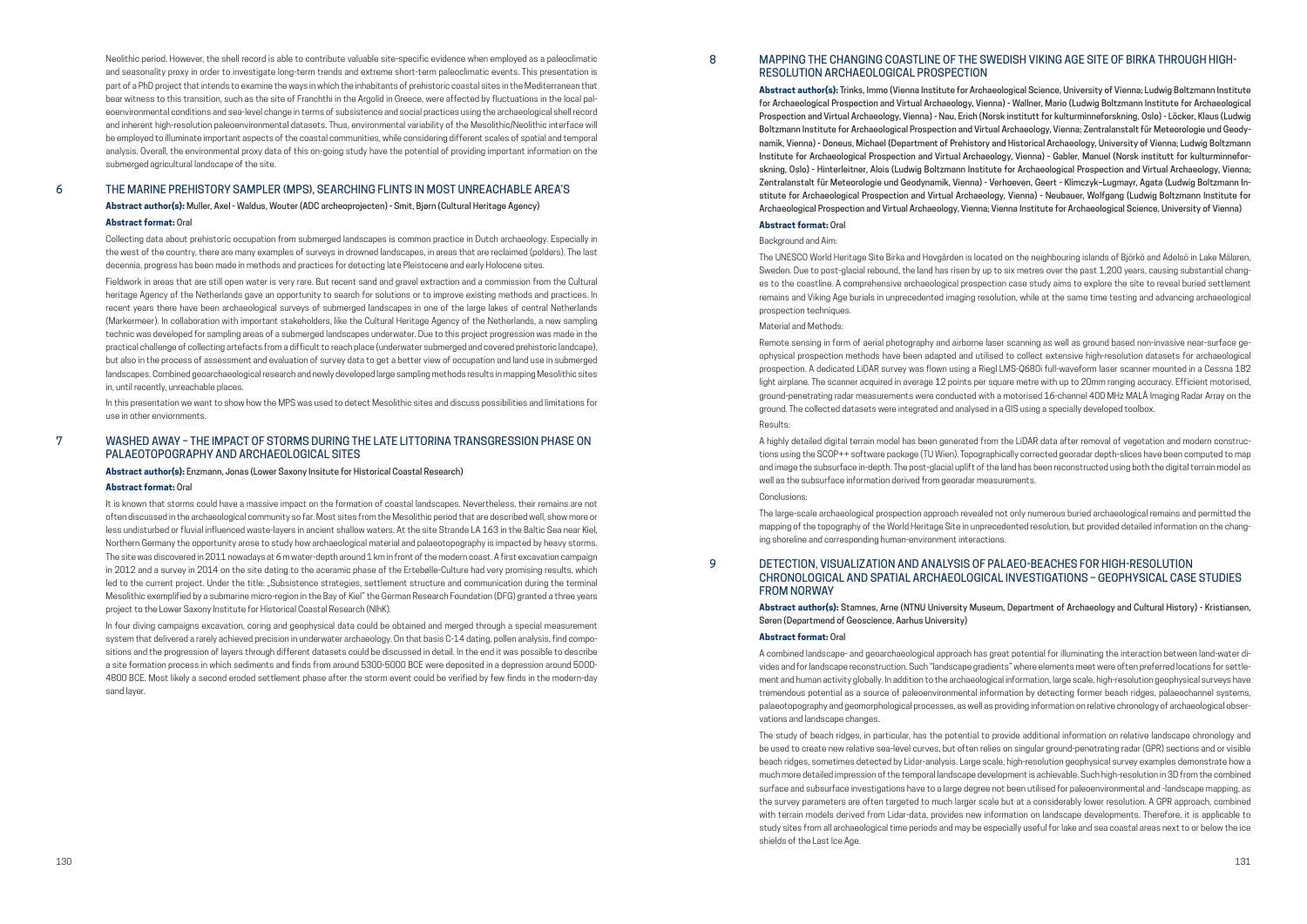This paper present examples from several archaeological coastal sites from Norway that demonstrate the archaeological possibilities and technical feasibilities of a high resolution and detailed view of the relative changes in sea level by revealing sub-surface paleo-landforms. This combined information can form the foundation for an integrative high-definition, multi-scalar understanding of human-landscape interactions, resilience-studies and large-scale settlement studies.

#### 10 DESTROYED IN 1362 AND CONSERVED UNDER SEDIMENTS: INTERDISCIPLINARY INVESTIGATION OF SUNKEN MEDIEVAL SETTLEMENTS IN THE WADDEN SEA (NORTH FRISIA, GERMANY)

**Abstract author(s):** Majchczack, Bente (Christian-Albrechts-Universität zu Kiel; ROOTS Cluster of Excellence) - Blankenfeldt, Ruth (Zentrum für Baltische und Skandinavische Archäologie) - Hadler, Hanna (Johannes-Gutenberg-Universität Mainz) - Klooß, Stefanie (Archäologisches Landesamt Schleswig-Holstein) - Wilken, Dennis (Christian-Albrechts-Universität zu Kiel)

#### **Abstract format:** Oral

The tidal flats, marsh islands and sand barriers of the southern Wadden Sea area of North Frisia (Germany) cover the extended remains of a sunken cultural landscape. From the Early Medieval Period on, settlers have occupied a natural landscape of marshes, river embankments and fenlands. With rising sea-levels and recurrent floodings, a systematic reclamation and cultivation, alongside with construction of extensive coastal protection measures set it from the 12th century and led to a fundamental transformation into a cultural landscape. Large-scale peat quarrying and drainage led to subsidence of the ground-level in many areas, creating an additional vulnerability of settlements and farmland towards flooding. This led to a pattern of destruction and land-losses through major storm surges, notably the extremely destructive flood of 1362, countered by adaptions like reclamation or abandonment. While past research largely depended on random finds, uncovered by tidal erosion, we approach the area with a combined geoarchaeological, geophysical and archaeological methodology to produce a high-resolution reconstruction of the landscape dynamic, the Medieval settlement patterns and land-use in an area, which is difficult to access with traditional methods. Areas with visible remains are mapped with drone photography and surveyed with metal-detecting. Magnetic gradiometry provides a detailed mapping of settlement structures beneath the present tidal flats, marine reflection seismics is added to characterize the underground structures. Vibracoring and geochemical sediment analysis is used for validation of structures and reconstruction of the palaeolandscape. An integrated GIS-database is used to bundle the results to create a comprehensive visualization of the Medieval settlement landscape. The presentation brings forward the used methodology along with exemplary prospection results from the medieval town of Rungholt, drowned in 1362.

#### 11 NURAGIC NAVIGATION AND LANDING POINTS: THE COAST OF TERTENIA (CENTRAL EASTERN SARDINIA)

#### **Abstract author(s):** Lopez, Giuseppa (freelance archaeologist)

#### **Abstract format:** Oral

This contribution is the result of the underwater and terrestrial archaeological prospections conducted along the coast of Tertenia (central eastern Sardinia), in the locality named "San Giovanni di Sarrala".

This site is marked by a historical anthropization. Its coastal landscape has geomorphological and hydrographic characteristics that make it an area of historical and archaeological importance in connection with the sea routes and in particular due to the landing points.

The availability of landing points needs to be referred to the ancient coastal geomorphology, to the technical characteristics of the boats, and to the navigation techniques widespread in the western Mediterranean during the Nuragic time (Bronze Age). This can be achieved through a comparison with the data coming from contemporary wrecks belonging to other civilizations with which the Nuragic one had intense relationships.

This contribution therefore aims to provide new knowledge based on archaeological data resulting from targeted prospections combined with evidence coming from geomorphological and paleo-environmental studies and considering man-environment interactions, particularly how man used the environment and adapted to it.

#### 12 THE EVER CHANGING OLÉRON (FRANCE): A CHALLENGING PUZZLE FOR COASTAL ARCHAEOLOGISTS

**Abstract author(s):** Save, Sabrina (Amélie SARL) - Soler, Ludovic (Service archéologique départemental de Charente-Maritime; UMR 6566 PACEA) - Gandois, Henri (UMR 8215 Trajectoires; UMR 6566 CReAAH)

#### **Abstract format:** Oral

Invaded every summer by tourists, Oléron island, on the French Atlantic coast, is the biggest French island (174 km2) after Corsica. Its physiognomy is in perpetual evolution, with today's Oléron totally different from the Prehistoric one due to rising sea levels, the infilling of its multiple coastal lagoons, the creation of big sand dunes, recent urban development and the exploitation of its salt marshes. Some Prehistoric sites are now exposed on the intertidal zone, while others are stranded in the middle of the island whereas they once had direct ocean access. Trying to understand the human implantation strategy on Oléron disconnected from the island's geographic history results in non-sense.

Intertidal excavations, pedestrian and geophysical surveys, as well as palaeo-environmental coring in the coastal salt marshes are leading to first integrated archaeological and palaeo-environmental reconstructions of the island. Coastal lagoons on the western

coast started infilling around 4900 BP, with the development of peat bogs. Around 3200 BP some erosion processes, likely caused by storms, took place and the bogs became sealed from the ocean by the creation of sand dunes. On the eastern coast, new investigations revealed the coastal lagoons were deeper and never developed peat; they remained open water until sealed from the ocean, probably following the creation of sand dunes at a yet undetermined date, transforming the lagoons into salt marshes later exploited by humans. Nevertheless, some coastal areas remain inaccessible to our investigations. While sand dunes protect the archaeology by sealing it under meters of sand, they are also an obstacle to the detection of archaeological sites, engulfing Medieval villages and Prehistoric megaliths alike. We hope in the near future that new geophysical methods will allow us detect these sand-submerged archaeological sites allowing us to complete our comprehension of human implantation on the coasts.

### 13 ENVIRONMENT AND SETTLEMENT IN A LONG TERM PERSPECTIVE: VIK, ØRLAND, CENTRAL NORWAY

## 600 BC – AD 1250

**Abstract author(s):** Ystgaard, Ingrid (NTNU University Museum; Department of Historic and Classical Studies, NTNU) - Gran,

Magnar (NTNU University Museum)

#### **Abstract format:** Oral

Postglacial land upheaval combined with the flat landscape profile of the Ørland peninsula, central Norway, have led to profound transformations of the landscape ever since the peninsula rose from the sea c. 600+/-100 BC. An aim of a large-scale excavation project at Vik in 2015 and 2016 was to gain a coherent understanding of the relationship between landscape development, vegetation history, climatic change and settlement at Vik, Ørland, from the Late Bronze Age to the early medieval period. A generalized interpretation of geological, archaeological and botanical data from Vik suggests periods of intensive settlement and agriculture in the Pre-Roman Iron Age and Roman Iron Age, while the Migration Period was a period of decline. Settlement and agriculture nearly disappeared in Vik during the Merovingian and Early Viking periods, coinciding with re-vegetation of the landscape after the global climatic catastrophe of AD 536. A sheltered bay formed a safe harbor during the period from c. 400 BC to c. AD 600, when the bay eventually dried out and left the settlement at Vik in a less strategic position. Vik was re-settled very late, not before c. AD 950, possibly because of the extinction of the harbor. In this paper, land upheaval, vegetation history and settlement development at Vik are combined in a chronological scheme of ten phases.

#### 14 EUROPE'S COASTS IN HIGH-DEFINITION BY CROSS-BORDER RESIDUAL RELIEF MODELING: THE NORTH SEA AND THE BALTIC SEA AS EXAMPLES

**Abstract author(s):** Kristiansen, Søren (Department of Geoscience, Aarhus University; Center of Urban Network Evolution - UrbNet, Aarhus University) - Stott, David (Moesgaard Museum, Højbjerg) - Maring, Peter (School of Culture and Society, Aarhus University)

#### **Abstract format:** Oral

Glacio-isostatic influences on past coastline dynamics and consequences for prehistoric societies have been studied for decaces. Remote sensing is increasingly an essential tool for those attempting to identify and characterize features on the surface of Earth. In particular, the rapidly growing spatial coverage of Airborne Laser Scanning (lidar) data has enabled archaeologists to find many hitherto unidentified features. This is often focused on single sites or at local scale as data are difficult to handle. However, in coastal setting lidar data are particular useful as they all allow to examine research questions across regional and national borders.

Here, we show the first examples of the archaeological possibilities of a cross-border, newly developed GIS layer where morphologies are mapped by residual relief modelling and detected on a large scale by looking for both landscape and archaeological features. This first example covers large parts of Northern Europe, namely Belgium, Denmark, Estonia, Finland, Germany (Brandenburg), Holland, Lithuania, Poland, Norway, and Sweden.

We will exemplify the usability of a combined residual relief modelling approach by focusing on a few famous archaeological sites, to highlight what new can be learned at local scales, and will also demonstrate how it works at the borders of national datasets, where cross-border archaeological comparisons have hitherto been difficult.

#### 15 MAPPING PALAEO-SHORELINE IN THE PREHISTORY OF THE IBERIAN PENINSULA FOR THE ANALYSIS OF SETTLEMENT PATTERNS

**Abstract author(s):** Mejías-García, Juan Carlos - Fraile-Jurado, Pablo (University of Seville) **Abstract format:** Oral

Due to the climatic conditions of the last Quaternary ice age, it has been recorded that sea level stayed some tens below current sea level in the period between 120,000 BP and 6,000 BP, reaching its minimum value of about -130 meters approximately 18,000 years ago, during the Glacial Maximum.

This drop in sea level and its subsequent rise to recover the current levels, did not occur linearly, taking place numerous periods of changes not only in the rhythm but also in the trend.

An algorithm that allows the calculation of the time that the currently submerged lands remained, emerged during that period, was designed in order to implement it in the coasts of the Iberian Peninsula. It also provides the determination of which palaeo-shoreline would correspond to any specific date within the study period.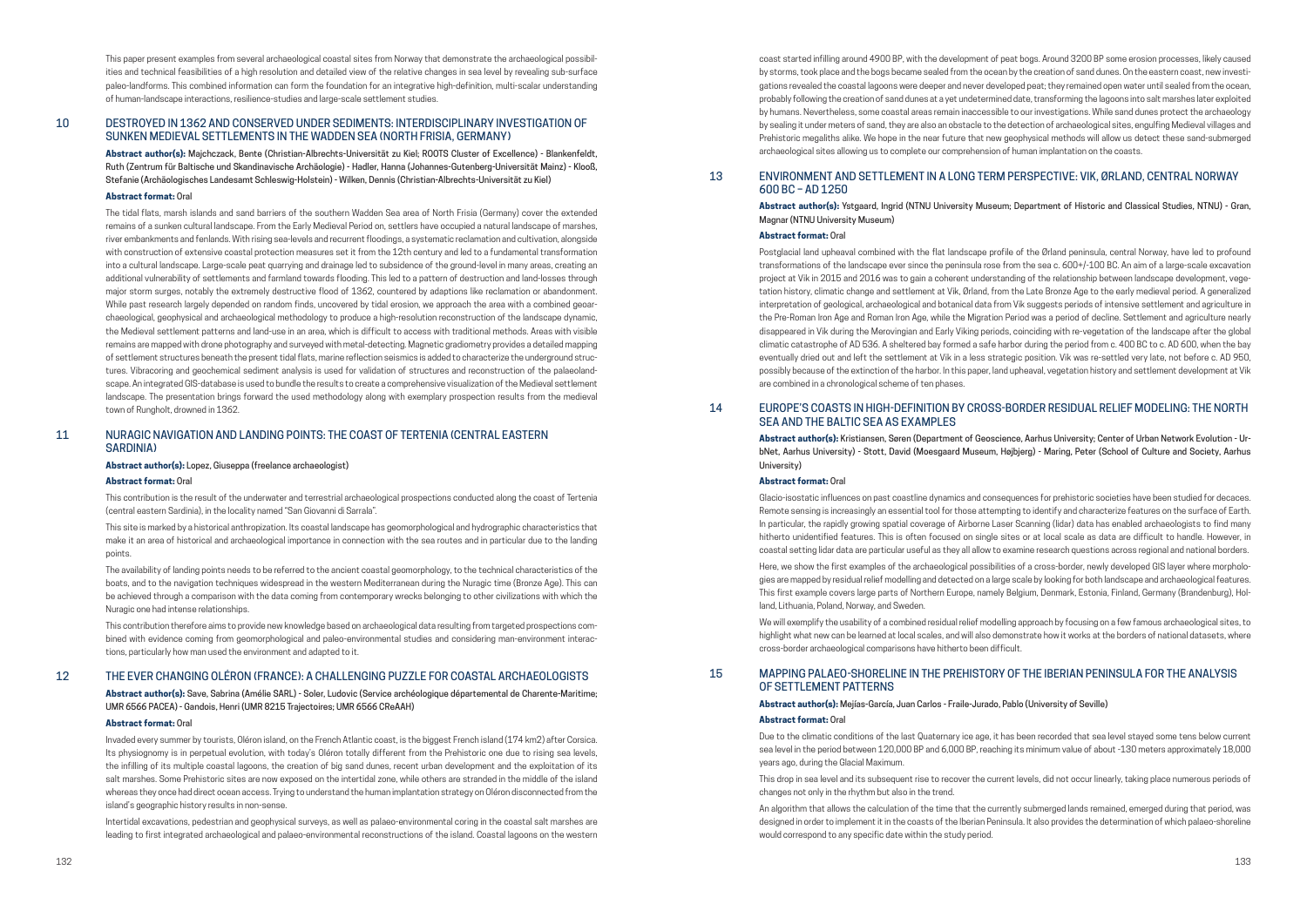From our radiocarbon dating database (integrated in the SIAC project - http://arqgeogis.us.es/dataciones/), with more than 10,500 records, have been taked chronological data, georeferenced location and functional tipology of the prehistoric sites found within of the range of distance that facilitates access to marine resources.

This approach has allowed to determine the true and precise position and distance to the marine environment from prehistoric sites linked to the sea and explotation of marine resources, establishing a first analysis of the distribution and relationship of dating sites from peninsular prehistory with respect to its corresponding palaeo-shoreline.

#### 16 CHANGING MINDS, CHANGING COASTS

#### **Abstract author(s):** Hutchinson, Oliver - Newman, Danielle - Northall, Lawrence (CITiZAN / MOLA)

#### **Abstract format:** Oral

Changing Minds, Changing Coast is a community led pilot study mapping 100 years of coastal change as evidenced by the memories and photographs of the residents of Mersea Island, Essex. Funded by the National Environment Research Council (NERC) and developed by CITiZAN (The Coastal and Intertidal Zone Archaeological Network), the project aims to co-create a visual and aural history of the islands changing coastline using data gathered from the community under COVID secure conditions. A network of local contacts within the Mersea community provided over 300 images and documents from their personal archives. These were supplemented by a series of eight oral history recordings recounting the presence of archaeological features, topography and structure of the foreshore sediments, and the presence and absence of plant and marine life at two locations on the island. These indicators were used to interrogate the image data and investigate, amongst others, the scale and speed of coastal erosion, habitat loss and threats to coastal heritage around the island. Using this data set, covering a century on the island, the CITiZAN team cross-referenced and mapped the myriad changes in 20-year intervals from 1920 to 2020 to create a timeline of change. The combination of oral histories and personal archives brought a unique dimension to the study, shedding light on a range of issues to help better understand the human-environment interactions on the island. The project provides a model for archaeologists to work remotely with communities to document the impacts on coastal archaeology wrought by gradual changes and abrupt shifts in coastal morphology, whilst highlighting the resilience of coastal communities to their changing environment. It was achieved within a framework that puts the community at the forefront of creating a dataset valuable to a range of disciplines including archaeologists, geographers, marine biologists, and social historians.

#### 17 ASSESSING THE METHOD OF DATING STONE AGE SITES WITH REFERENCE TO RELATIVE SEA-LEVEL CHANGE IN SOUTH-EASTERN NORWAY

**Abstract author(s):** Roalkvam, Isak (University of Oslo)

#### **Abstract format:** Oral

Reconstructions of the trajectory of relative sea-level change is frequently used to ascribe an approximate date to prehistoric sites and monuments that were situated close to the shoreline during their original use and occupation. The geologist W.C. Brøgger and his son, the archaeologists A.W. Brøgger, noted the close correspondence between Norwegian Stone Age sites and prehistoric shorelines in their respective theses of 1905. Ever since, this fact has been a defining element of Stone Age research in Norway. In south-eastern Norway the isostatic rebound has been more profound than corresponding eustatic sea-level rise, leading to a continuous and relatively rapid regression of the shoreline from as much as 200 m a.s.l down to its present level. Consequently, site activities in the region can be ascribed a fairly precise date-range based on reconstructions of relative sea-level change, provided the sites were in fact located on the shoreline when they were in use. However, despite its importance, there have been surprisingly few rigorous evaluations of the applicability and precision this method. I aim to conduct such an evaluation by investigating the agreement between site dates informed by relative sea-level change and independent dates achieved through radiocarbon dating. The study is based on around 50 sites from an area where we have good knowledge of the trajectory of shoreline displacement.

An assessment of this relationship can have major implications how we approach Stone Age sites where other means of dating are unavailable, and, as a consequence, the temporal framework on which our understanding of the period is based. Furthermore, since the method is only applicable so long as the societies in question have continuously settled on or close to the contemporary shoreline, adherence or deviations from this pattern also has direct implications for the socio-economic foundations of the societies in question.

#### 18 IMPACT OF HOLOCENE COASTAL CHANGES ON PAST HUMAN COMMUNITIES: RESULTS FROM AN INTERDISCIPLINARY APPROACH IN THE GIRONDE ESTUARY MOUTH

**Abstract author(s):** Culioli, Camille (Université Bordeaux Montaigne; Laboratoire AUSONIUS; Sorbonne Université Paris) - Stéphan, Pierre (Laboratoire LETG; Université de Bretagne Occidentale) - Verdin, Florence (Laboratoire Ausonius; Université Bordeaux Montaigne) - Bertrand, Frédéric - Arnaud-Fassetta, Gilles (Laboratoire PRODIG; Université de Paris) - Coutelier, Clément (Laboratoire AUSONIUS; Université Bordeaux Montaigne) - Eynaud, Frédérique (Laboratoire EPOC; Université de Bordeaux) - López-Romero, Elias (Universidad Complutense Madrid) - Suanez, Serge (Laboratoire LETG; Université de Bretagne Occidentale)

#### **Abstract format:** Oral

The current sea level rise induced by climate change may lead to challenges for coastal communities under pressure of intense coastal changes. In North-Médoc, comparable environment variations have been experienced by past human societies. The evidence of human-environment interactions trapped in the Gironde estuary mouth sedimentary archives, can offer comparative systems for the current challenges. Consequently, the diachronic and long-term study of the correlation between human and environmental processes highlights the adjustment and adaptation capacities of coastal populations.

The North-Médoc Peninsula (SW France) is a triangular-shaped coastal area between the Atlantic Ocean and the Gironde estuary. During the last three decades, intense winter storms have uncovered sedimentary deposits containing numerous archaeological remains on the Amélie beach, located on the oceanic side of the North-Médoc. Coastal erosion in this area provides an opportunity to access a whole array of paleoenvironmental and archaeological data for analysis.

Since 2013, through four interdisciplinary projects: LITAQ, FAST-LITAQ, ECOREST and ESTRAN, surveys and analysis have continuously been conducted along the Amélie beach. They combine aerial photography, topography, micropaleontology, radiocarbon dating, sedimentology and archaeology. This interdisciplinary approach has resulted in a high-resolution chronostratigraphic reconstruction of the Amélie beach deposits. Human-environment interactions were analyzed for the past 8 ka years, which correspond to a Holocene sea level slowdown period. Three different scales were considered for this: from the structure to the territory to better constrain paleogeographic changes and settlement patterns. Archaeological and paleoenvironmental results have allowed the characterization of relative sea level variations in the area and the recognition of specific periods of environmental pressures and of human responses from the Neolithic to the Antiquity.

This reconstruction of long-term human-environment interactions makes it possible to sketch the evolution of adaptation strategies of human communities to coastal changes during the Holocene.

#### 19 NATURE VS. NURTURE: THE SUBMERGED PALEO-LANDSCAPES AND LATE NEOLITHIC PILE-DWELLING IN ZAMBRATIJA BAY (CROATIA)

#### **Abstract author(s):** Jerbic, Katarina (Flinders University, Adelaide) **Abstract format:** Oral

In global climate history, the period after the Last Glacial Maximum is known for a sudden increase in temperature, consequently leading to rapid rise of mean sea-levels which inundated low altitude landscapes worldwide. Sea-level rise significantly influenced the climate as well as the natural organisation of landscapes and human populations of the impacted areas. In the Northern Adriatic region, this influence was additionally amplified by the melting of the Alpine Glacier, whose melted ice was flooding the Northern Adriatic Basin slightly longer than the rest of the Mediterranean. Radiocarbon dated archaeological and paleo-environmental evidence from Zambratija Bay (Northern Adriatic) helped recreate a chronological timeline of local sea-level, environmental and social change since the time when the Alpine ice water was still flooding the landscape, until today. This evidence includes three seabed cores whose sediments heavily imply a change from freshwater, to brackish and to a marine environment in only 2500 years. A dendrochronological sequence derived from eleven wooden architectural elements found in situ revealed that around 4,200 BCE, a pile-dwelling was built there in a brackish environment and existed for at least 63 years. Furthermore, the stratigraphy of the seabed cores indicates that the site was abandoned by the time the environment fully changed to marine. These results revealed a new sociological aspect of the coastal societies in the Prehistoric Alpine Adriatic, indicating that they likely had highly developed subsistence economies and a deep understanding of seasonal activities within the environments they were inhabiting. The environments were changing so rapidly and intensely that the state of constant change must have been an incorporated part of everyday life. This paper shows the connections between the changes in natural and cultural history of Zambratija Bay by presenting evidence of resilience and sustainability of the population that occupied the prehistoric pile-dwelling.

#### A. INTENSIVE SYSTEMATIC SURVEYS OF PALAEOSPITS IN THE NARVA-LUGA KLINT BAY AREA: ANALYSIS OF METHODOLOGY AND RESULTS

**Abstract author(s):** Gerasimov, Dmitriy (Peter the Great Museum of Anthropology and Ethnography, Rus.Acad.Sci.) - Kholkina, Margarita (Saint-Petersburg State University; Russian Geological Research Institute - VSEGEI) - Muravev, Roman (Saint-Petersburg State University) - Danilov, Gleb (Peter the Great Museum of Anthropology and Ethnography, Rus.Acad.Sci.) - Kriiska, Aivar (Tartu University) - Nordqvist, Kerkko (Helsinki University)

#### **Abstract format:** Poster

In recent decades, palaeogeographical studies in the Narva-Luga Klint Bay area on the Russian-Estonian border have identified several generations of palaeospits, which formed mainly during the Litorina Sea stage (7800–2500 cal. BC). In the beginning of the 2000s, forest fires destroyed large areas of pinewood on the Russian side of the territory. Forestry authorities cleaned the fire-damaged areas, which were then ploughed for planting new pine trees. The situation caused by the natural disaster presented a unique opportunity for archaeological surveys. During several field seasons, intensive and systematic surveys were fruitfully carried out in the territory of about 200 sq.km, and over fifty new Stone Age archaeological sites (prehistoric settlements and campsites) were discovered. The sites were associated with palaeospit formations and formed clusters.

The presence of large open areas allowed for proper transect surveys in several locations. In 2019, such a survey was conducted on the Galik palaeospit, where five Stone Age sites were already known at the time. About 300 km of transects was walked by a crew of students, investigating an area of 1 sq.km, meter by meter. Altogether 148 find spots with over 2700 artefacts were identified. The three largest concentrations were considered as remains of prehistoric settlements/campsites, but no cultural layer was associat-